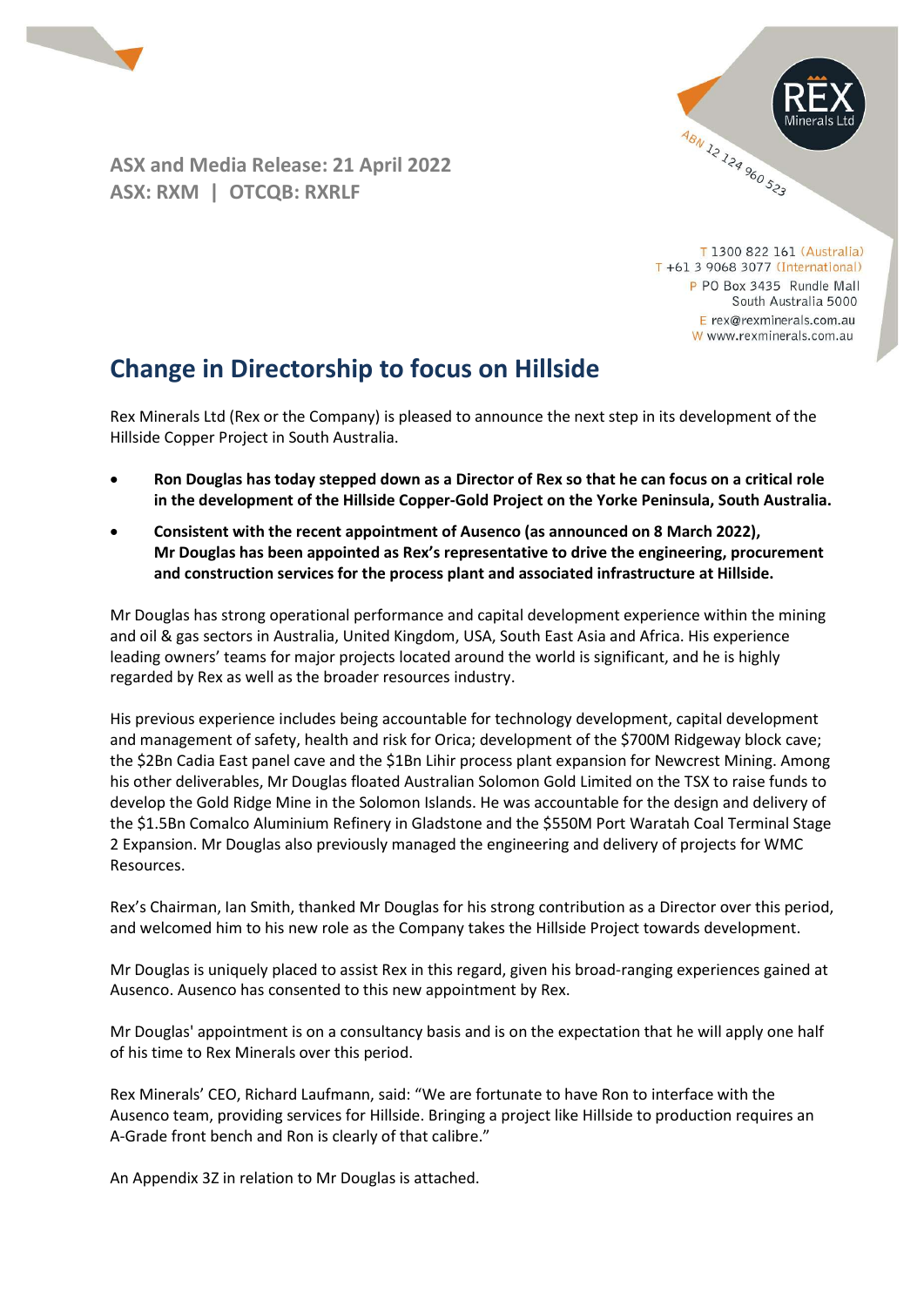

### A snapshot of the Hillside Copper-Gold Project

Rex owns 100% of this flagship asset. In summary:

- A fully-permitted copper and gold asset in South Australia
- Hillside is one of the largest undeveloped open-pit copper projects in Australia and currently contains 2.0Mt of copper and 1.4Moz of gold  $1$
- The Feasibility Study has been completed for Stage 1 an open-pit mine, expected to produce 35Ktpa copper and 24Kozpa gold over an initial 13-year mine life
- Stage 1 key sensitivity and valuation matrix: <sup>2</sup>

| <b>Project Sensitivities</b> |  |
|------------------------------|--|
|                              |  |

| <b>Copper Price</b>               | US\$/lb | 3.00  | 3.50  | 4.00  |
|-----------------------------------|---------|-------|-------|-------|
| <b>Gold Price</b>                 | US\$/oz | 1,550 | 1,800 | 1,800 |
| <b>Exchange Rate (AUD:USD)</b>    |         | 0.70  | 0.70  | 0.65  |
| <b>Post-Tax NPV 5%</b>            | A\$M    | 501   | 869   | 1,394 |
| <b>Post-Tax IRR</b>               | %       | 16.2  | 23.2  | 32.0  |
| C1 Cash Costs (after by-products) | US\$/lb | 1.38  | 1.30  | 1.18  |
| <b>AISC</b>                       | US\$/Ib | 1.60  | 1.55  | 1.44  |

Pre-Feasibility completed for Stage 2, extending operation life to 33 years.

In addition to Hillside, the Company owns 100% of the Hog Ranch Gold Property in Nevada USA. In summary:

- It comprises a 2.2Moz gold Resource all defined since acquisition by Rex in August 2019  $3$
- A large-scale gold trend continues to emerge across several prospects
- Within the project portfolio, the Bells Scoping Study was completed for a stand-alone, low-cost heap leach operation, producing 39Kozpa gold over an 8.5-year mine life <sup>4</sup>.

## About Rex Minerals

|  | <b>Capital Structure</b> |
|--|--------------------------|
|--|--------------------------|

| Cash Reserves                             | \$52.66M    |
|-------------------------------------------|-------------|
| <b>Issued Shares</b>                      | 592.654.254 |
| <b>Unquoted Options</b>                   | 20.246.667  |
| Hog Ranch Consideration Rights (Unquoted) | 15,000,000  |
| Debt                                      | Nil         |

#### Rex's Vision

Our vision is to produce the minerals needed for the world we all envision.

<sup>1</sup> See ASX Release - Hillside Project – Mineral Resource and Ore Reserve Update (25 May 2015)

<sup>2</sup> See ASX Release - Additional Information to Hillside Feasibility Costing Update (31 July 2020)

<sup>3</sup> See ASX Release - Hog Ranch Gold Resource increases from 1.4Moz to 2.2Moz (23 March 2021)

<sup>4</sup> See ASX Release - Gold Heap Leach-Bells Scoping Study points to growth at Hog Ranch (9 June 2020)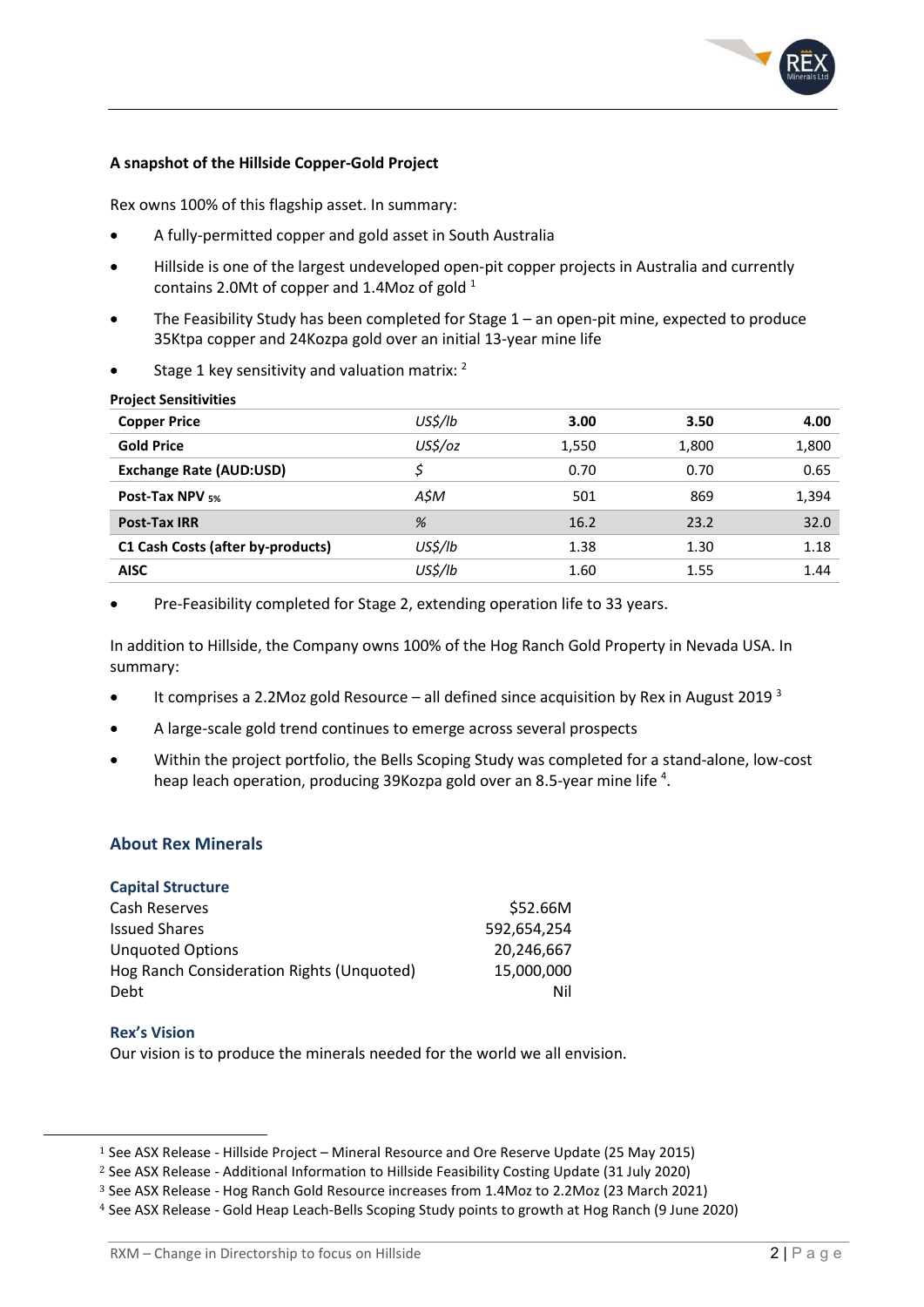

## Key Projects

The Company's focus is on its two 100%-owned projects: the Hillside Copper-Gold Project on the Yorke Peninsula in South Australia and the Hog Ranch Gold Property in Nevada, USA.

#### Keep in Touch

Registered Office **Mailing Address** Mailing Address 68 St Vincent Highway PO Box 3435, Rundle Mall Pine Point, South Australia 5571 Adelaide, South Australia 5000 T 1300 822 161 (Australia) +61 3 9068 3077 (International)

- E rex@rexminerals.com.au
- W www.rexminerals.com.au

This announcement has been authorised for release by the Board of Directors of Rex Minerals.

For more information about the Company and its projects, please visit our website https://www.rexminerals.com.au/ or contact:

EGM Investor Relations & Business Development Gavan Collery T +1300 822 161 or +61 3 9068 3077 T +1300 822 161 or +61 3 9068 3077 M +61 438 871 995 M +61 419 372 210 E 'rex@rexminerals.com.au' E 'gcollery@rexminerals.com.au'

Peter Bird Media Enquiries: